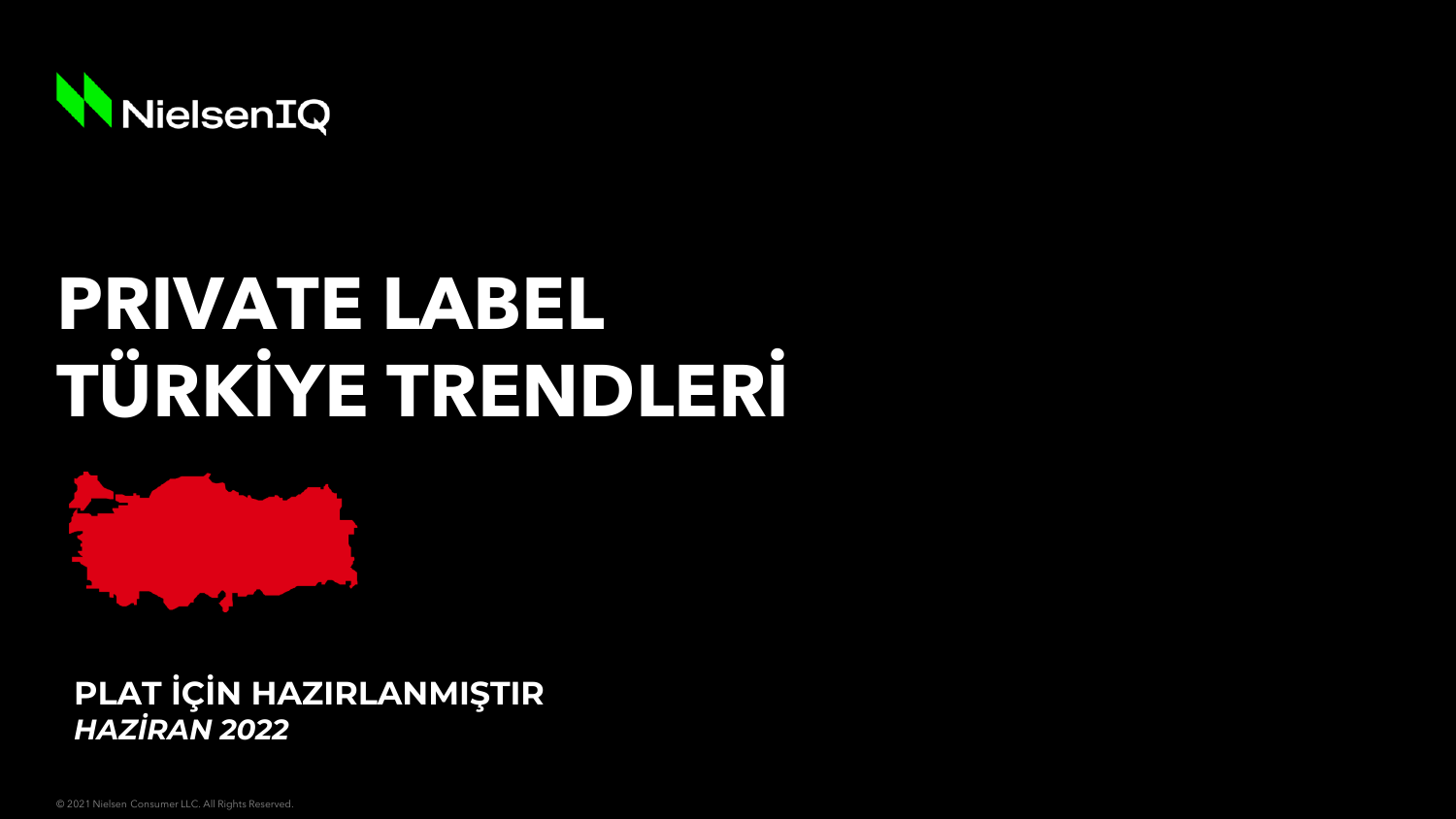## **PRIVATE LABEL PERFORMANSI – FMCG TOPLAM TÜRKİYE**

#### **PRIVATE LABEL CİRO PAYI %**



Kaynak: Nielsen Perakende Paneli

© 2021 Nielsen Consumer LLC. All Rights Reserved.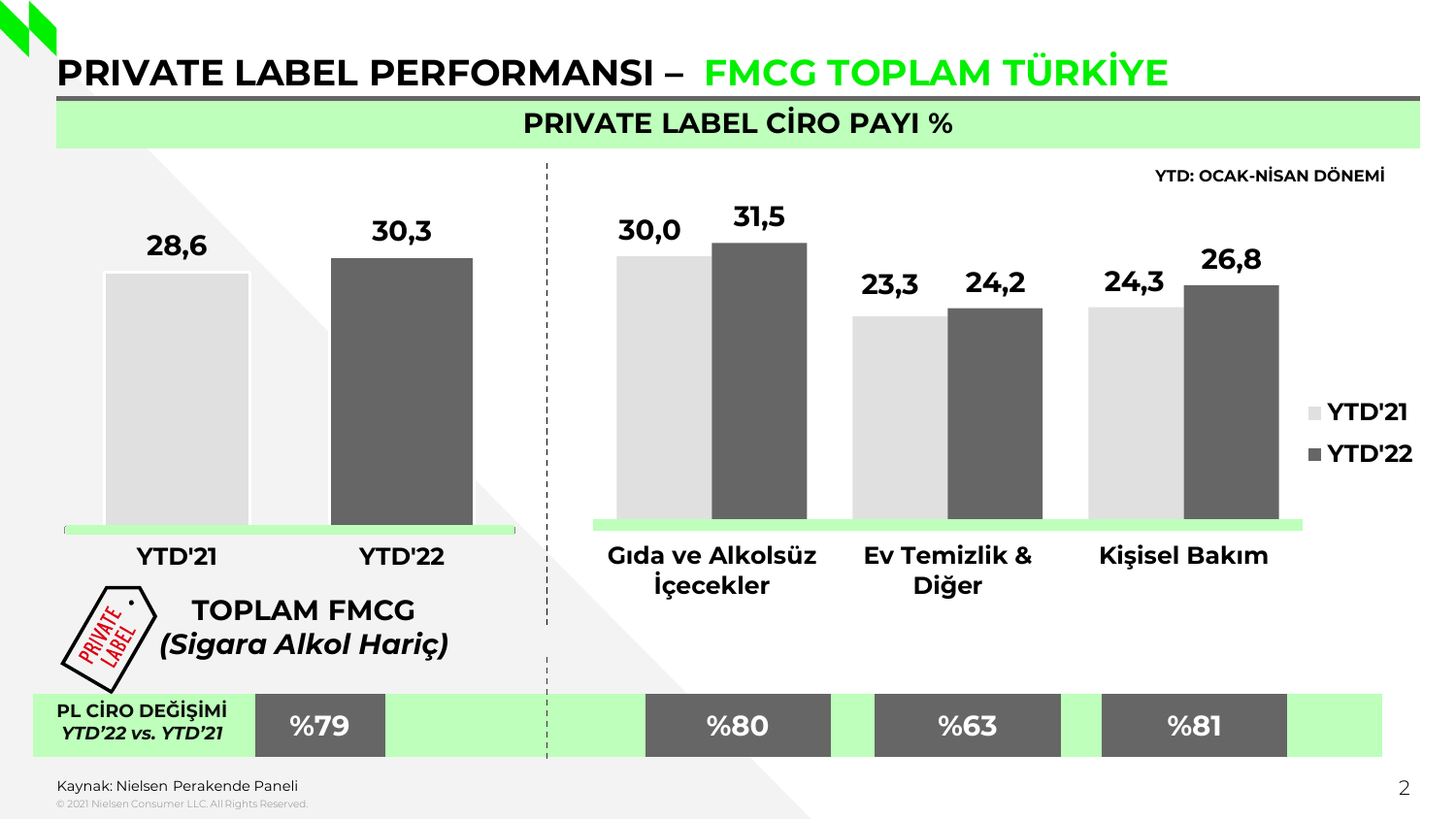## **PRIVATE LABEL PERFORMANSI – GIDA**

### **PRIVATE LABEL CİRO PAYI %**



Kaynak: Nielsen Perakende Paneli

© 2021 Nielsen Consumer LLC. All Rights Reserved.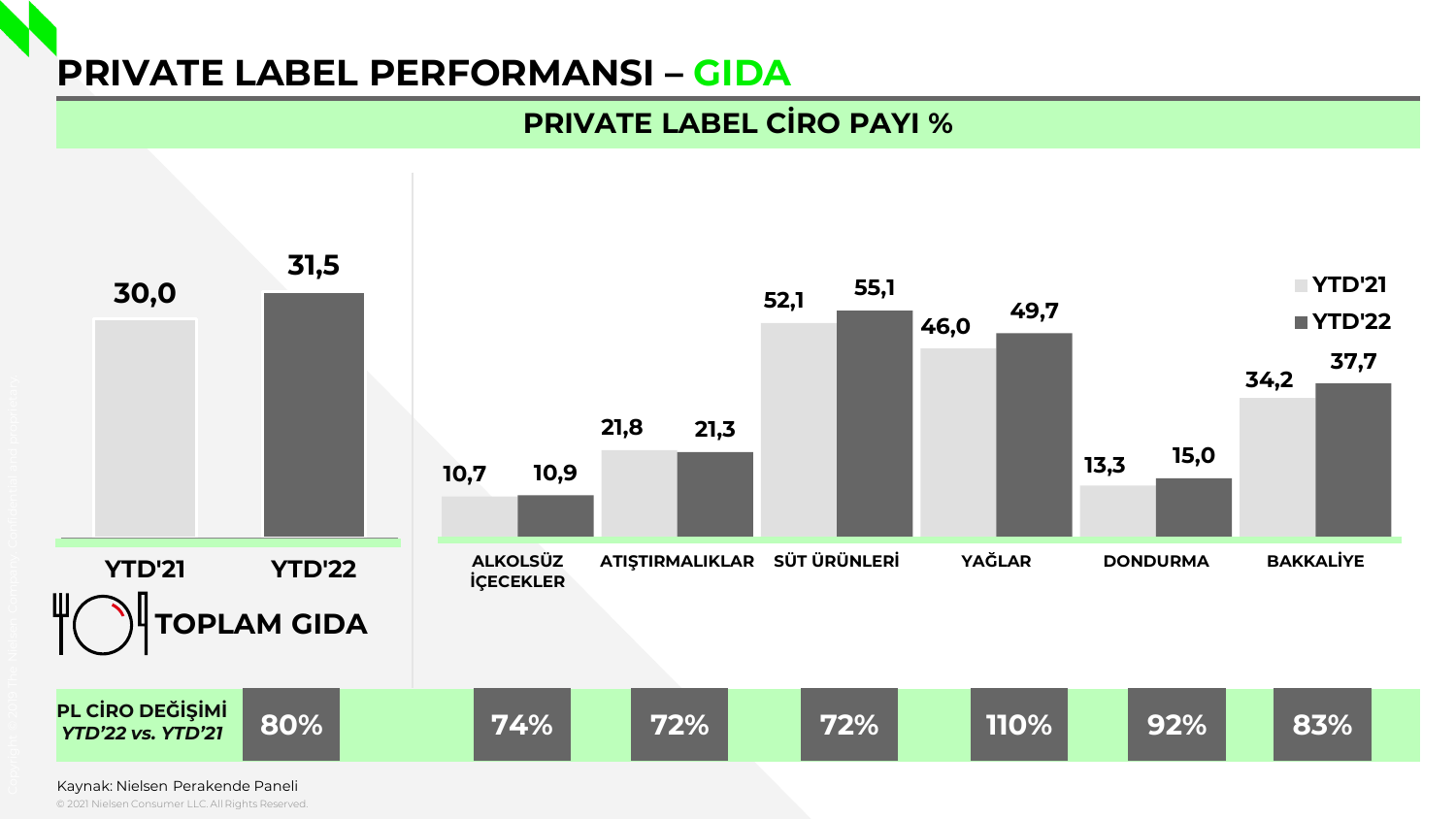## **FMCG PRIVATE LABEL PERFORMANSI – TEMİZLİK & DİĞER**

#### **PRIVATE LABEL CİRO PAYI %**



© 2021 Nielsen Consumer LLC. All Rights Reserved. Kaynak: Nielsen Perakende Paneli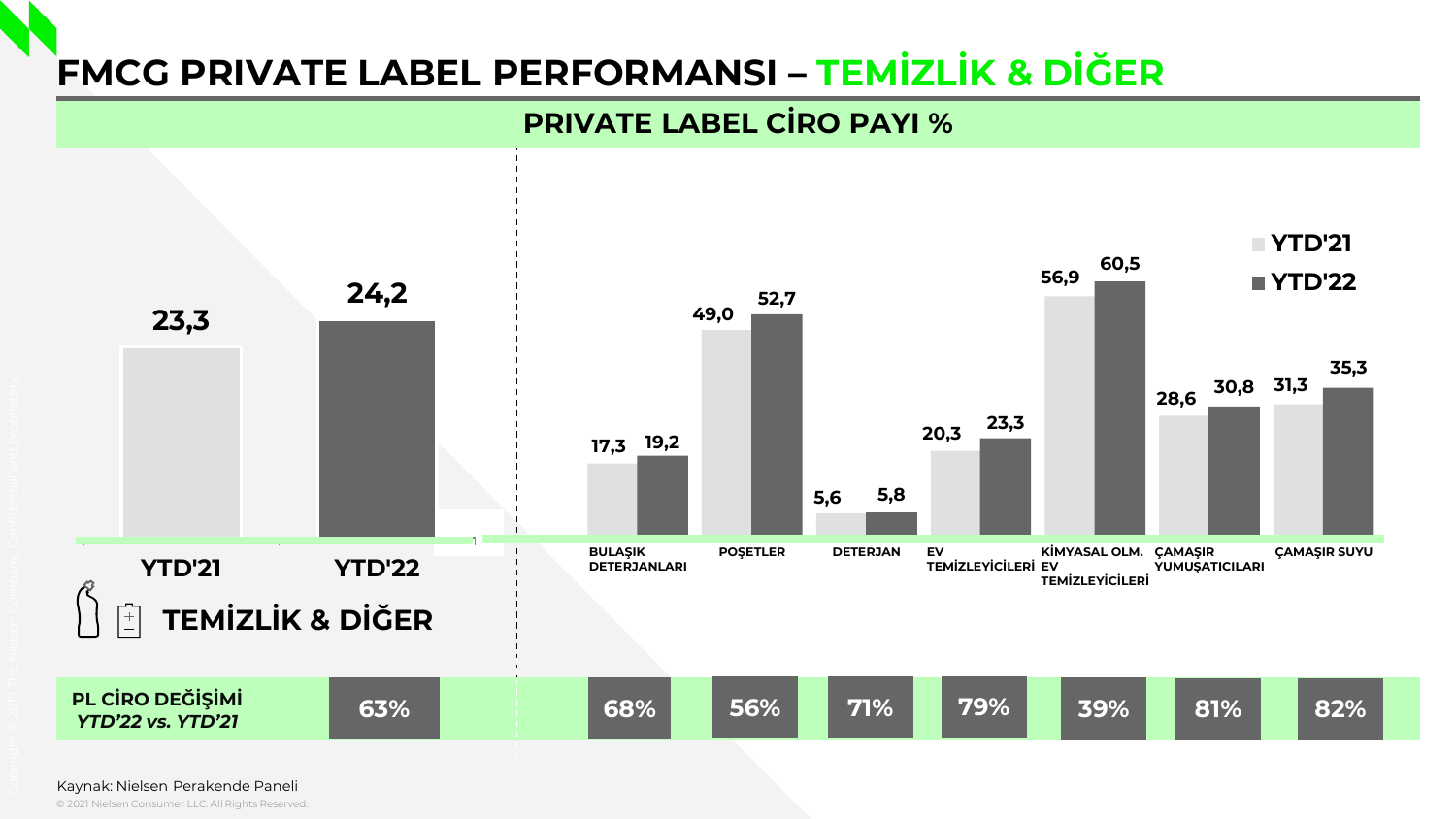## **FMCG PRIVATE LABEL PERFORMANSI – KİŞİSEL BAKIM**

#### **PRIVATE LABEL CIRO PAYI %**



© 2021 Nielsen Consumer LLC. All Rights Reserved. Kaynak: Nielsen Perakende Paneli